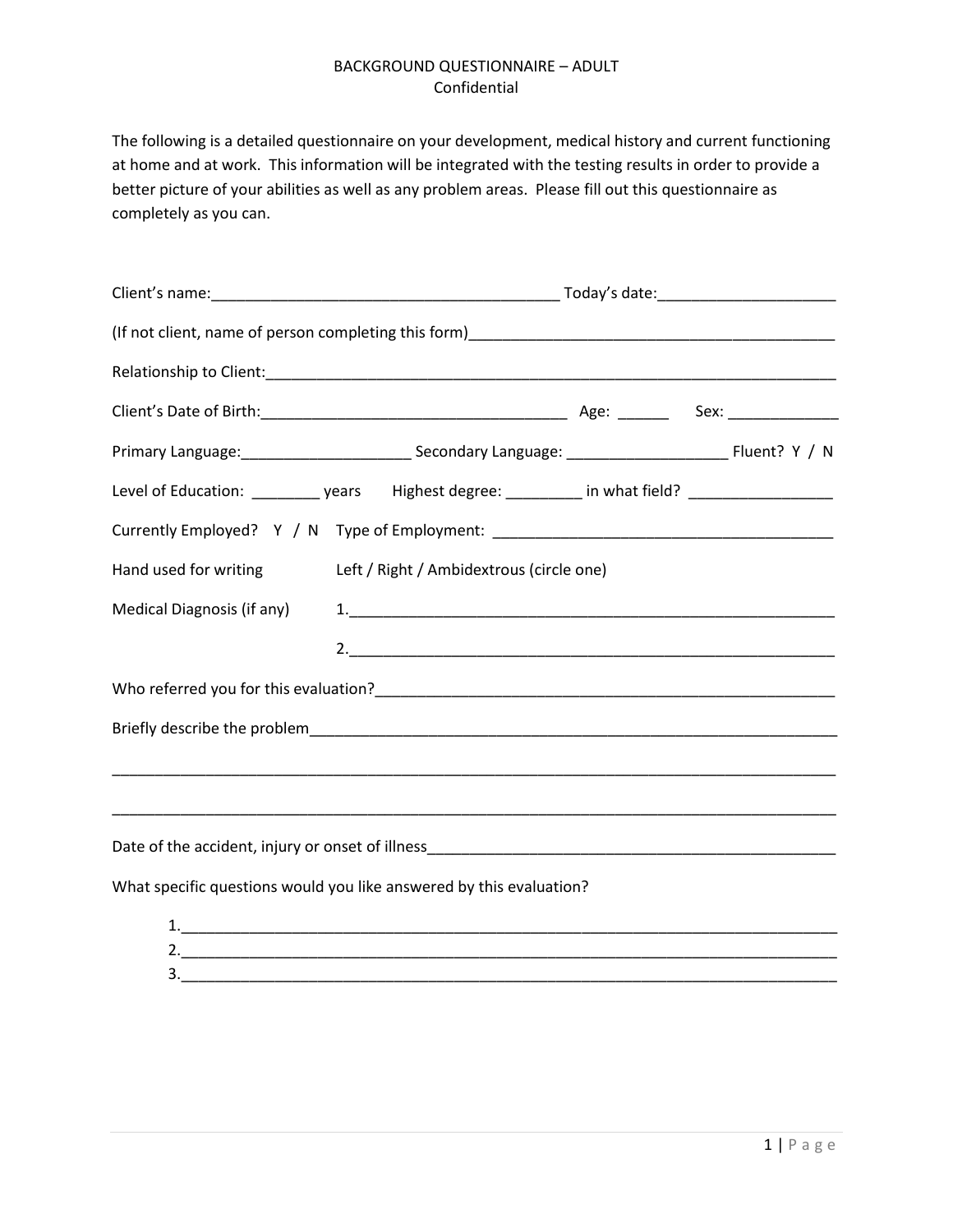# **SYMPTOM SURVEY**

For each symptom that applies, place a check mark in the box.

# **Physical Concerns**

|              | Headaches                                               |
|--------------|---------------------------------------------------------|
|              | <b>Dizziness</b>                                        |
|              | Nausea or vomiting                                      |
|              |                                                         |
|              |                                                         |
|              | <b>Excessive fatigue</b>                                |
| <b>Motor</b> |                                                         |
|              | Urinary incontinence                                    |
|              | Weakness on one side of body                            |
|              | Problems with fine motor control (e.g., use of fingers) |
|              | Tremor or shakiness                                     |
|              | Tics or strange movements                               |
|              | <b>Balance problems</b>                                 |
|              | Often bump into things                                  |
|              | <b>Blackout spells (fainting)</b>                       |
|              | Other physical problems:                                |
|              |                                                         |
|              |                                                         |
|              |                                                         |

\_\_\_\_\_\_\_\_\_\_\_\_\_\_\_\_\_\_\_\_\_\_\_\_\_\_\_\_\_\_\_\_\_\_\_\_\_\_\_\_\_\_\_\_\_\_\_\_\_\_\_\_\_\_\_\_\_\_\_\_\_\_\_\_\_\_\_\_\_\_\_\_\_\_\_\_\_\_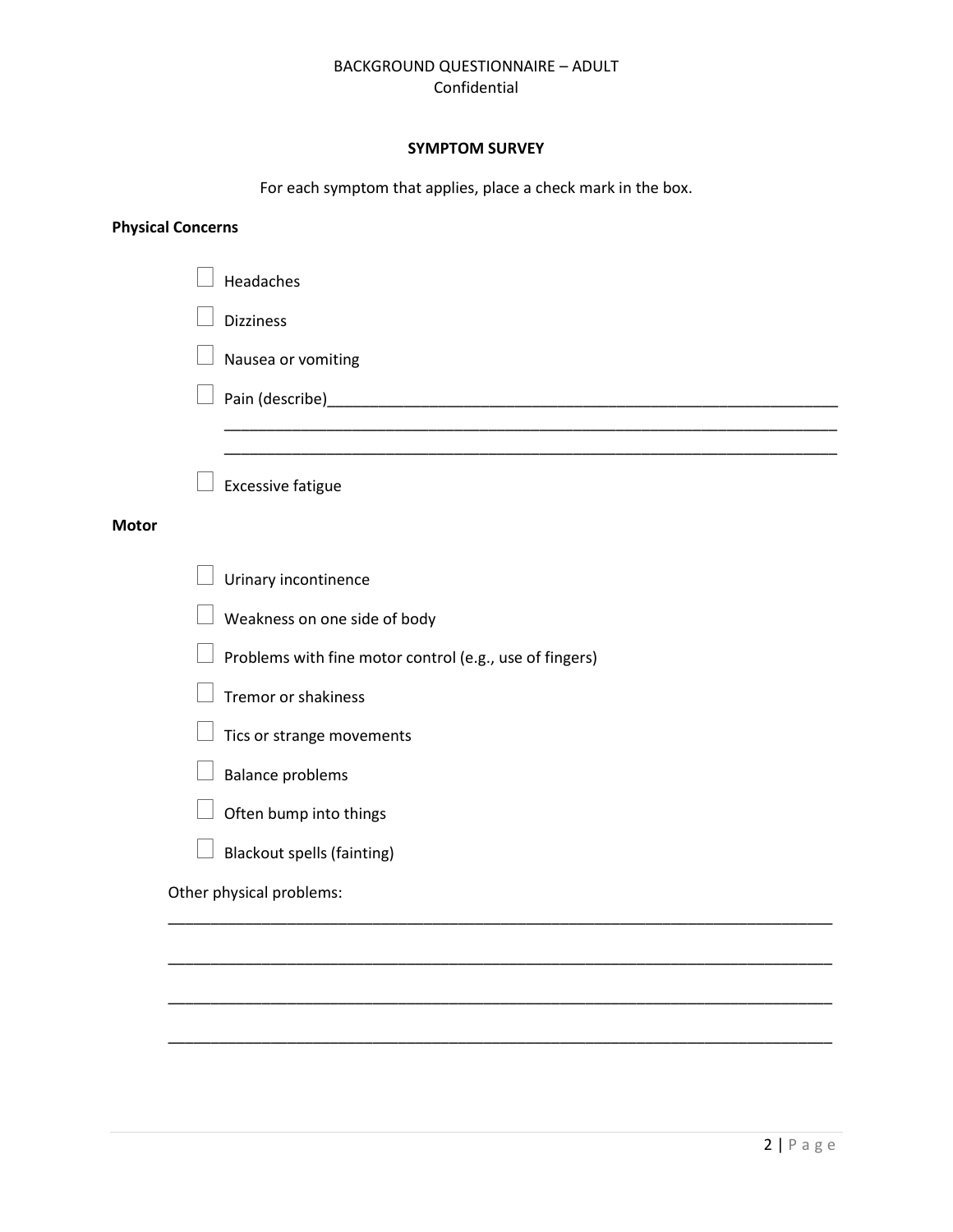### **Sensory Concerns**

| Loss of feeling/numbness (where?) [19] [2012] [2012] [2012] [2012] [2012] [2012] [2012] [2012] [2012] [2012] [ |
|----------------------------------------------------------------------------------------------------------------|
| Tingling or strange skin sensations (where?) ___________________________________                               |
| Difficulty telling hot from cold                                                                               |
| Visual impairment                                                                                              |
| Wear glasses                                                                                                   |
| Problems seeing on one side                                                                                    |
| Sensitivity to bright lights                                                                                   |
| <b>Blurred vision</b>                                                                                          |
| See things that are not there                                                                                  |
| Brief periods of blindness                                                                                     |
| Need to squint or move closer to see clearly                                                                   |
| <b>Hearing loss</b>                                                                                            |
| Wear hearing aid                                                                                               |
| Ringing in ears                                                                                                |
| Hear strange sounds                                                                                            |
| Unaware of things on one side of body                                                                          |
| Problems with taste (circle one)<br>Increased sensitivity<br>Decreased                                         |
| Problems with smell (circle one)<br>Increased sensitivity<br>Decreased                                         |
| Other sensory problems                                                                                         |
|                                                                                                                |

\_\_\_\_\_\_\_\_\_\_\_\_\_\_\_\_\_\_\_\_\_\_\_\_\_\_\_\_\_\_\_\_\_\_\_\_\_\_\_\_\_\_\_\_\_\_\_\_\_\_\_\_\_\_\_\_\_\_\_\_\_\_\_\_\_\_\_\_\_\_\_\_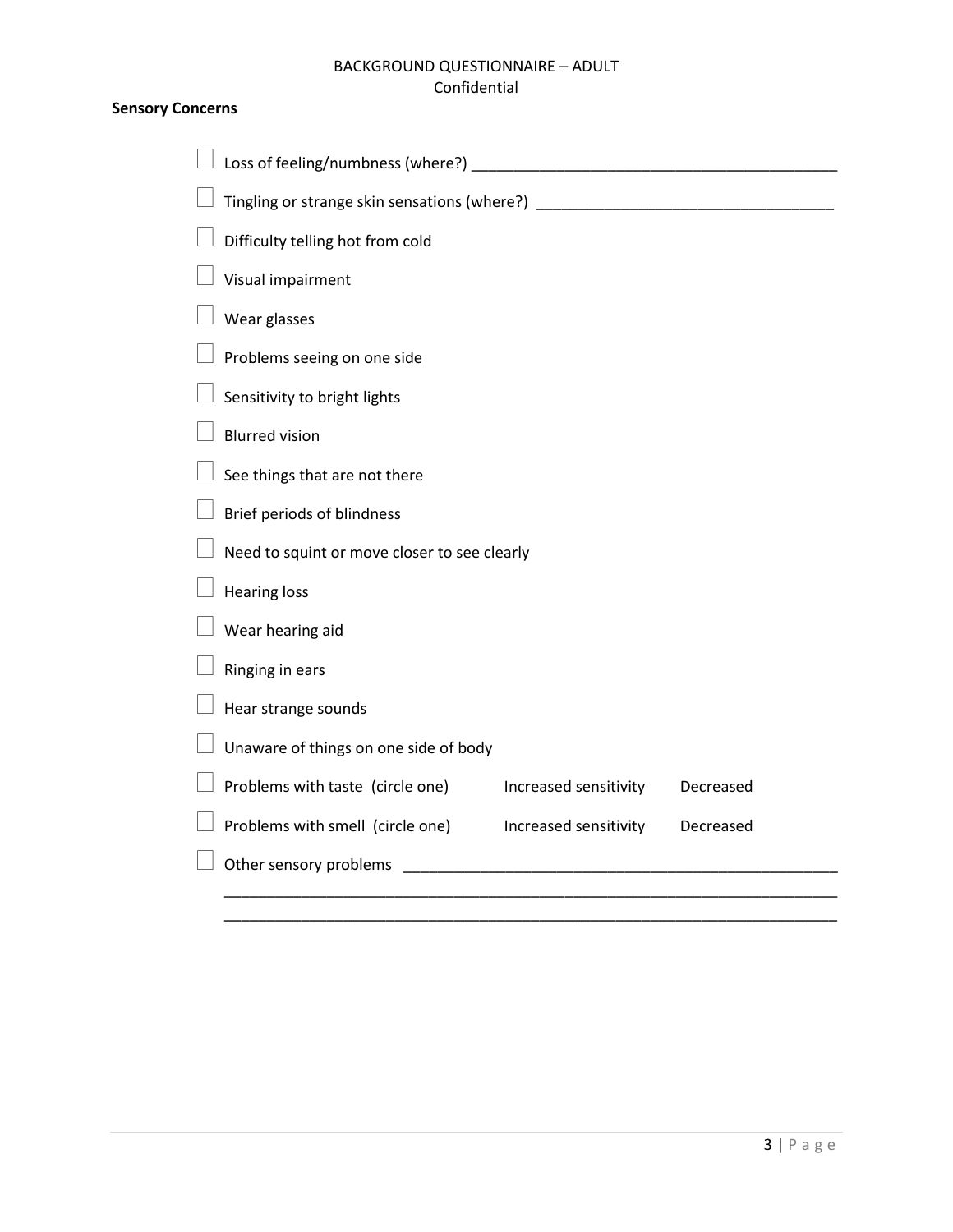## **Intellectual Concerns**

#### **Executive Skills**

 Difficulty figuring out how to do new things Difficulty with organization Difficulty solving problems that most others can do Difficulty planning ahead  $\Box$  Difficulty changing a plan or activity when necessary  $\Box$  Difficulty thinking as quickly as needed  $\Box$  Difficulty completing an activity in a reasonable time  $\Box$  Difficulty doing things in the right order (sequencing)

# Language and Math Skills

- Difficulty finding the right word
- Errors in speech
- Slurred speech
- $\Box$  Odd or unusual speech sounds
- $\Box$  Difficulty expressing thoughts or vague speech
- $\Box$  Difficulties understanding what others say
- $\Box$  Difficulty understanding what I read
- $\Box$  Difficulty writing letters or words (not due to motor problems)
- $\Box$  Difficulties with math (e.g., balancing checkbook, making change, etc.)
- $\Box$  Other language or math problems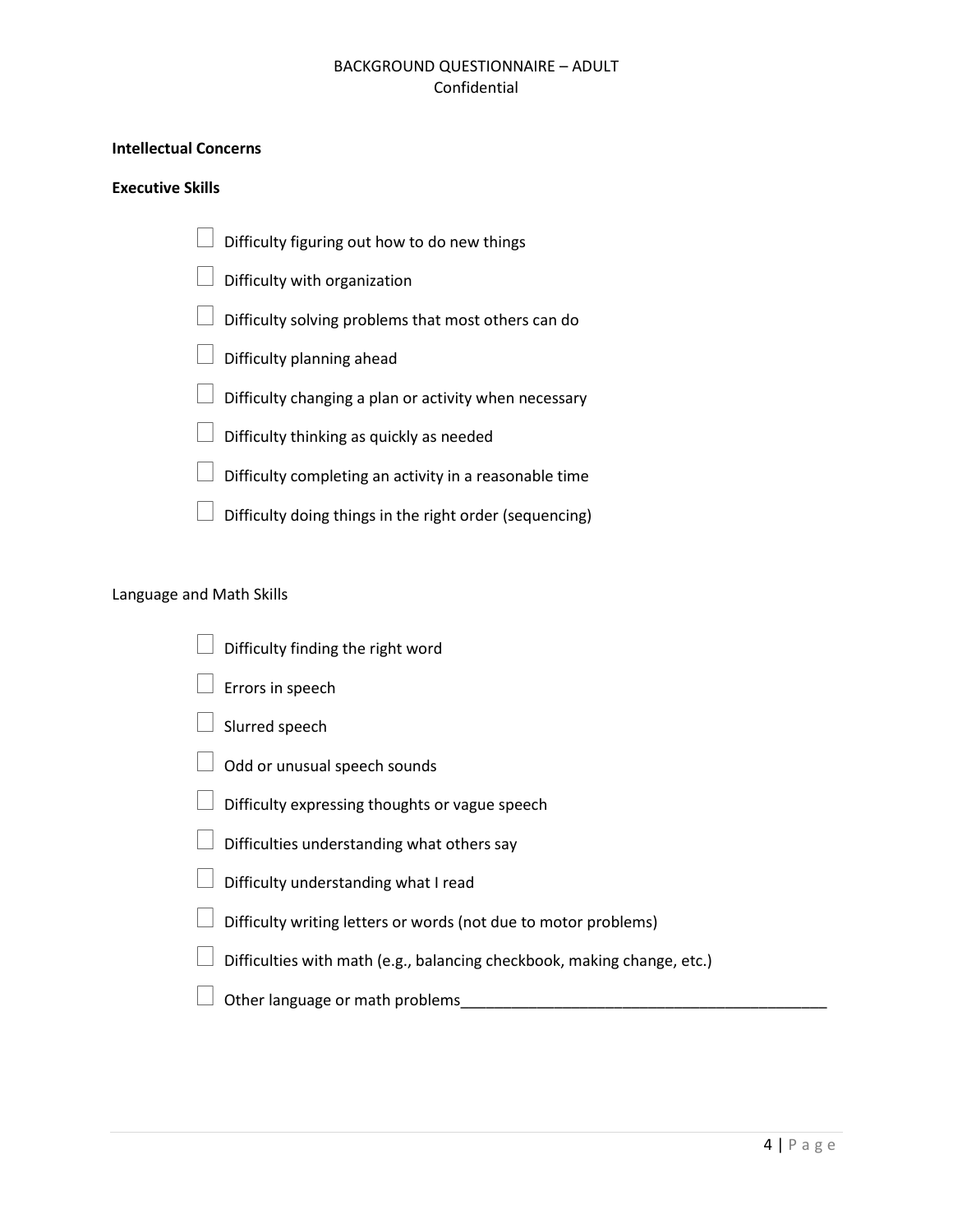#### **Nonverbal Skills**

| Difficulty telling right from left                                                  |
|-------------------------------------------------------------------------------------|
| Difficulty drawing or copying                                                       |
| Difficulty dressing (not due to motor problems)                                     |
| Difficulty doing things I should automatically be able to do (e.g., brushing teeth) |
| Problems finding way around familiar places                                         |
| Difficulty recognizing objects or people                                            |
| Parts of my body do not seem as if they belong to me                                |
| Decline in my musical abilities                                                     |
| Not aware of time (e.g., day, season, year)                                         |
| Slow reaction time                                                                  |
| Other nonverbal problems                                                            |
|                                                                                     |

\_\_\_\_\_\_\_\_\_\_\_\_\_\_\_\_\_\_\_\_\_\_\_\_\_\_\_\_\_\_\_\_\_\_\_\_\_\_\_\_\_\_\_\_\_\_\_\_\_\_\_\_\_\_\_\_\_\_\_\_\_\_\_\_\_\_\_\_\_\_\_\_\_\_\_\_\_\_\_\_\_\_\_\_\_

### **Awareness and Concentration**

| $\Box$ Highly distractible                            |
|-------------------------------------------------------|
| $\Box$ Lose my train of thought easily                |
| $\Box$ My mind goes blank a lot                       |
| $\Box$ Difficulty doing more than one thing at a time |

- $\Box$  Become easily confused and disoriented
- $\Box$  Aura (strange feelings)
- $\perp$  Don't feel very alert or aware of things
- $\Box$  Tasks require more effort or attention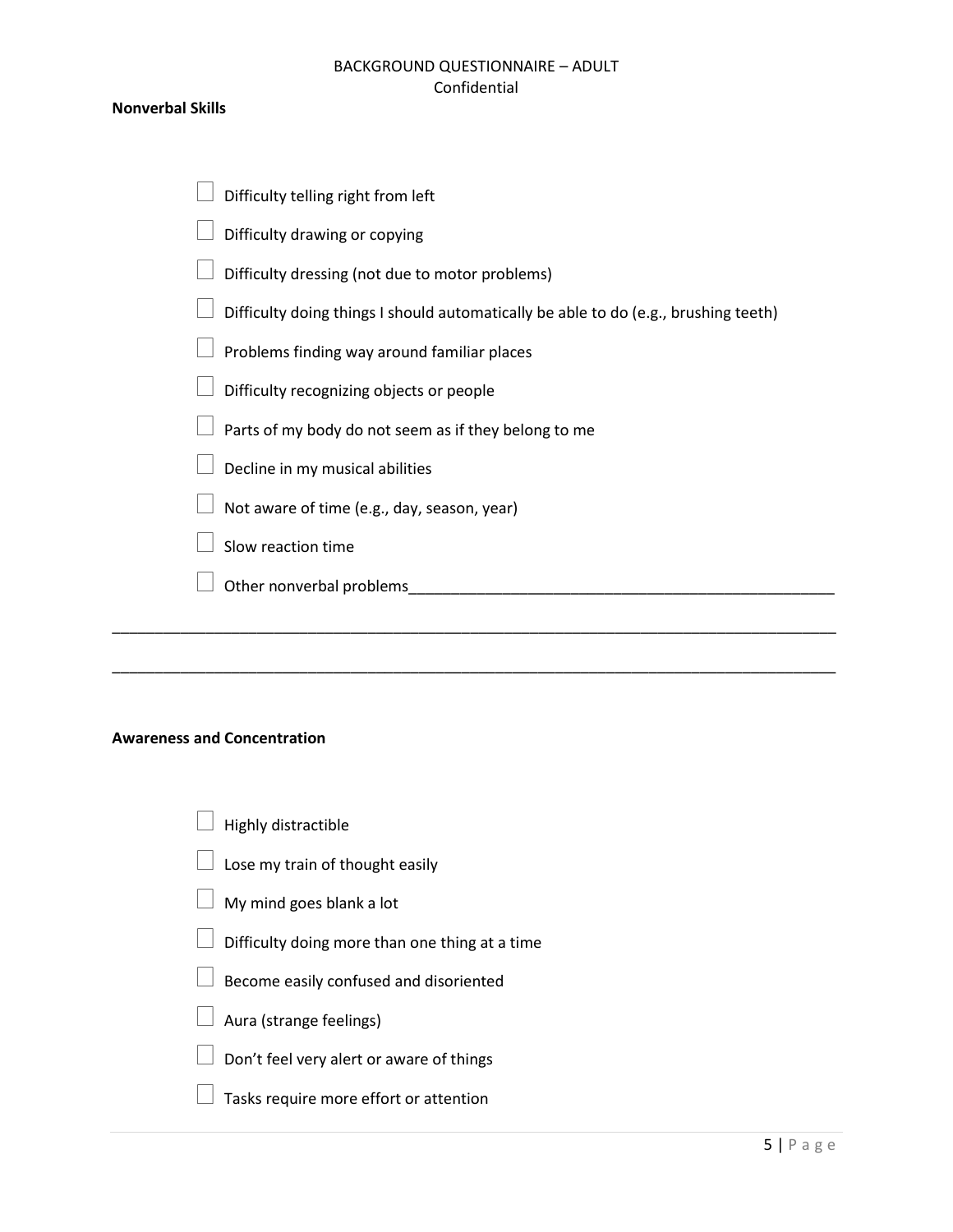#### **Memory**

- Forget where I leave things (e.g., keys, gloves, etc.)
- Forget names
- $\Box$  Forget what I should be doing
- $\Box$  Forget where I am or where I am going
- $\mathbb I$  Forget recent events (e.g., breakfast)
- $\Box$  Forget appointments
- $\perp$  Forget events that happened long ago
- $\Box$  More reliant on others to remind me of things
- $\Box$  More reliant on notes to remember things
- $\Box$  Forget the order of events
- $\Box$  Forget facts but can remember how to do things
- $\Box$  Forget faces of people I know (when not present)

\_\_\_\_\_\_\_\_\_\_\_\_\_\_\_\_\_\_\_\_\_\_\_\_\_\_\_\_\_\_\_\_\_\_\_\_\_\_\_\_\_\_\_\_\_\_\_\_\_\_\_\_\_\_\_\_\_\_\_\_\_\_\_\_\_\_\_\_\_\_\_\_\_\_\_\_\_\_\_\_\_\_\_\_\_

\_\_\_\_\_\_\_\_\_\_\_\_\_\_\_\_\_\_\_\_\_\_\_\_\_\_\_\_\_\_\_\_\_\_\_\_\_\_\_\_\_\_\_\_\_\_\_\_\_\_\_\_\_\_\_\_\_\_\_\_\_\_\_\_\_\_\_\_\_\_\_\_\_\_\_\_\_\_\_\_\_\_\_\_\_

 $\Box$  Other memory problems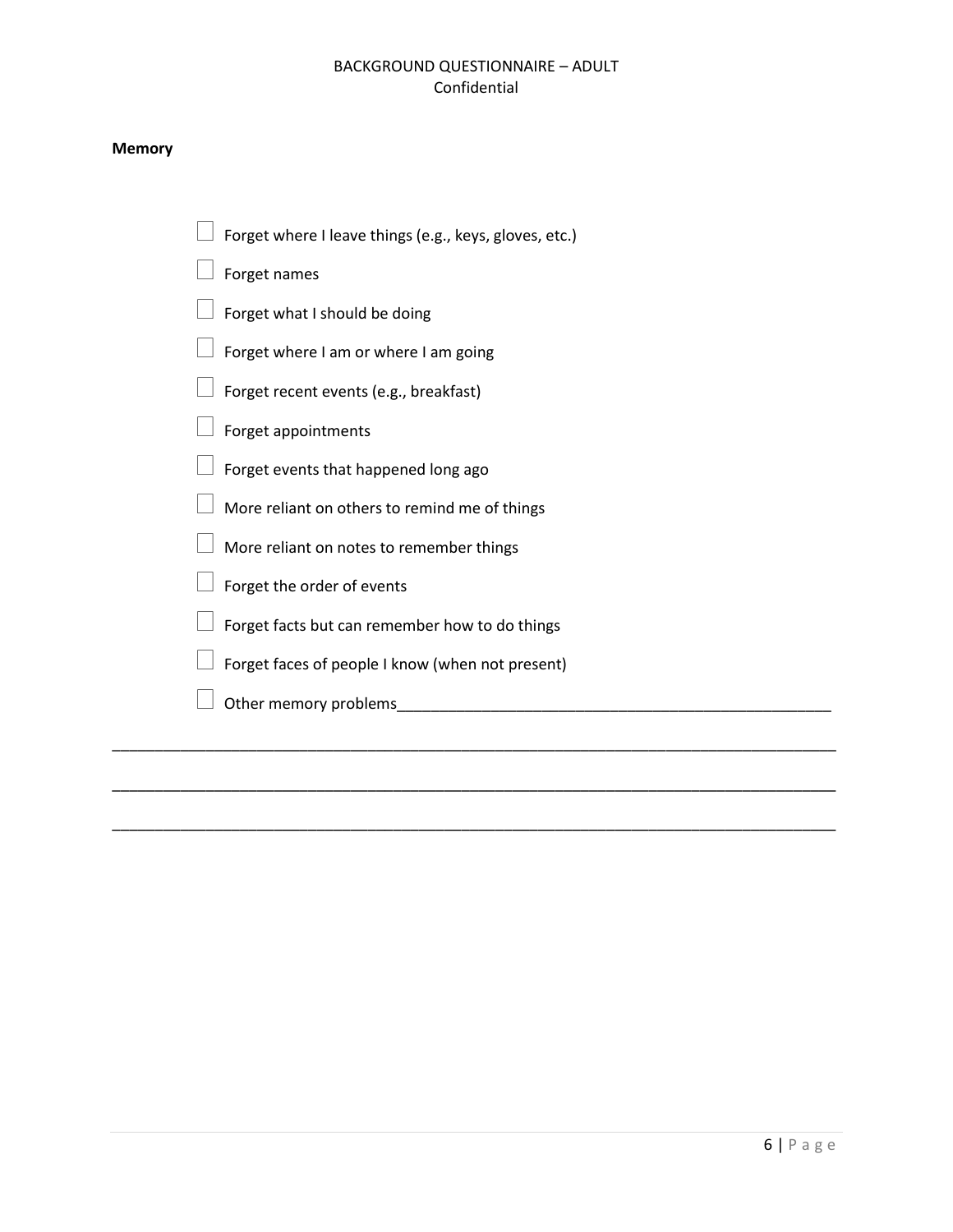# **Mood/Behavior/Personality**

| Sadness or depression                                                                               |      |          |
|-----------------------------------------------------------------------------------------------------|------|----------|
| Anxiety or nervousness                                                                              |      |          |
| <b>Stress</b>                                                                                       |      |          |
| Sleep problems<br>(falling asleep / staying asleep)                                                 |      |          |
| Experience nightmares on a daily/weekly basis                                                       |      |          |
| Become angry more easily                                                                            |      |          |
| Euphoria (feeling on top of the world)                                                              |      |          |
| Much more emotional (e.g., cry more easily)                                                         |      |          |
| Feel as if I just don't care anymore                                                                |      |          |
| Easily frustrated                                                                                   |      |          |
| Doing things automatically (without awareness)                                                      |      |          |
| Less inhibited (do things I would not do before)                                                    |      |          |
| Difficulty being spontaneous                                                                        |      |          |
| Change in energy (circle one)                                                                       | loss | increase |
| Change in appetite (circle one)                                                                     | loss | increase |
| Change in weight (circle one)                                                                       | loss | increase |
| Change in sexual interest (circle one)                                                              | loss | increase |
| Lack of interest in pleasurable activities                                                          |      |          |
| Increase in irritability                                                                            |      |          |
| Increase in aggression                                                                              |      |          |
| Have others commented to you about changes in your thinking, behavior, personality or mood? If yes, |      |          |

who and what have they said? The Mondo Yes No \_\_\_\_\_\_\_\_\_\_\_\_\_\_\_\_\_\_\_\_\_\_\_\_\_\_\_\_\_\_\_\_\_\_\_\_\_\_\_\_\_\_\_\_\_\_\_\_\_\_\_\_\_\_\_\_\_\_\_\_\_\_\_\_\_\_\_\_\_\_\_\_\_\_\_\_\_\_\_\_\_\_\_\_\_

\_\_\_\_\_\_\_\_\_\_\_\_\_\_\_\_\_\_\_\_\_\_\_\_\_\_\_\_\_\_\_\_\_\_\_\_\_\_\_\_\_\_\_\_\_\_\_\_\_\_\_\_\_\_\_\_\_\_\_\_\_\_\_\_\_\_\_\_\_\_\_\_\_\_\_\_\_\_\_\_\_\_\_\_\_ \_\_\_\_\_\_\_\_\_\_\_\_\_\_\_\_\_\_\_\_\_\_\_\_\_\_\_\_\_\_\_\_\_\_\_\_\_\_\_\_\_\_\_\_\_\_\_\_\_\_\_\_\_\_\_\_\_\_\_\_\_\_\_\_\_\_\_\_\_\_\_\_\_\_\_\_\_\_\_\_\_\_\_\_\_